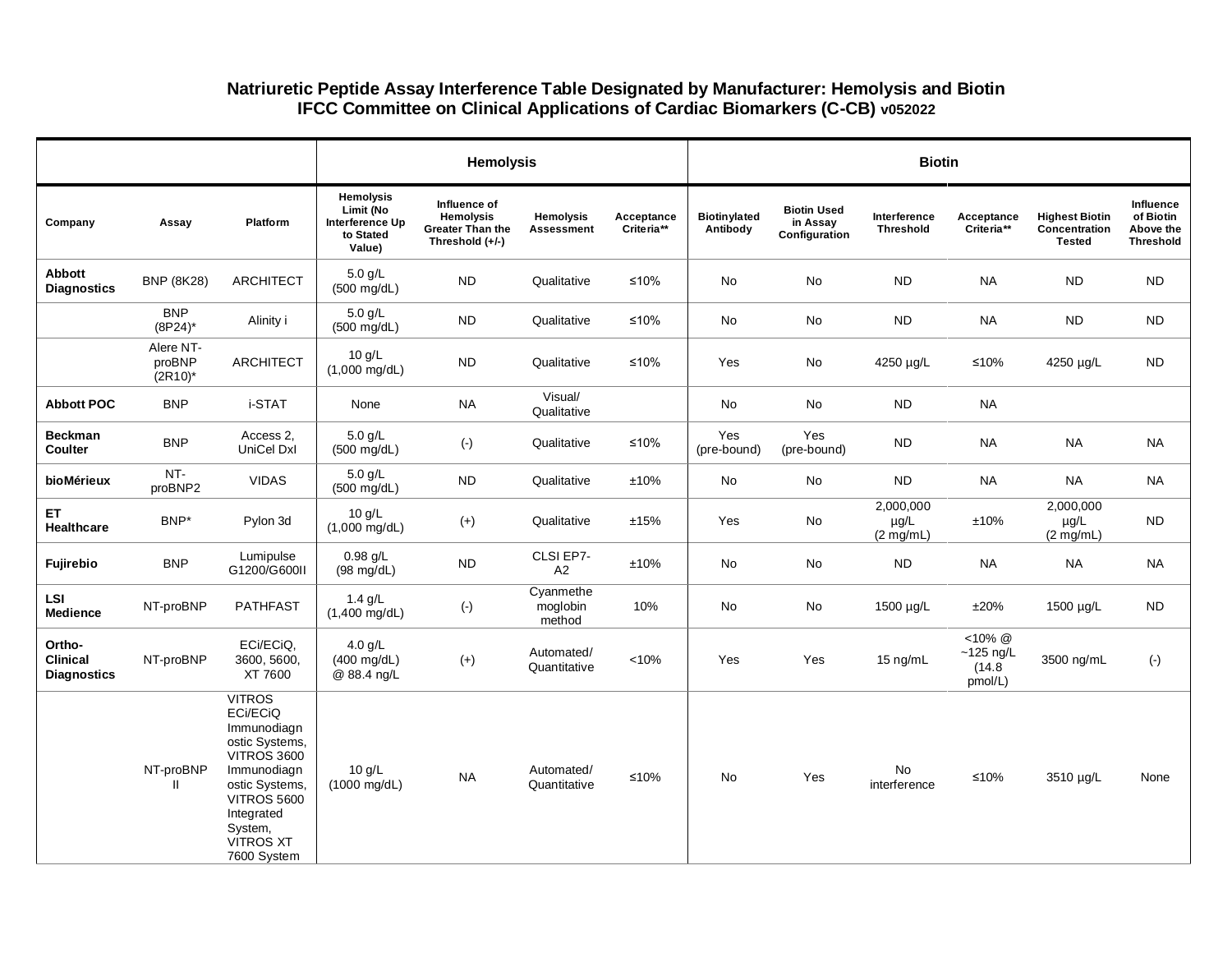|                                           | NT-proBNP<br>$\mathbb{I}^*$               | <b>VITROS</b><br>ECi/ECiQ<br>Immunodiagn<br>ostic Systems,<br><b>VITROS 3600</b><br>Immunodiagn<br>ostic Systems,<br><b>VITROS 5600</b><br>Integrated<br>System,<br><b>VITROS XT</b><br>7600 System | 10 g/L<br>$(1000 \text{ mg/dL})$   | <b>NA</b>       | Automated/<br>Quantitative                                    | ±10%                                                                                                                               | Yes                | Yes<br>(pre-bound)                                       | <b>ND</b>  | ±10%                                                                                                                                                                                                                           | 3510 µg/L | <b>ND</b> |
|-------------------------------------------|-------------------------------------------|-----------------------------------------------------------------------------------------------------------------------------------------------------------------------------------------------------|------------------------------------|-----------------|---------------------------------------------------------------|------------------------------------------------------------------------------------------------------------------------------------|--------------------|----------------------------------------------------------|------------|--------------------------------------------------------------------------------------------------------------------------------------------------------------------------------------------------------------------------------|-----------|-----------|
| Quidel/Alere                              | <b>BNP</b>                                | Triage                                                                                                                                                                                              | 10 g/L<br>$(1,000 \text{ mg/dL})$  | $(+)$           | Qualitative                                                   | $≤10%$                                                                                                                             | No                 | No                                                       | ${\sf ND}$ | <b>NA</b>                                                                                                                                                                                                                      | <b>NA</b> | <b>NA</b> |
|                                           | <b>BNP SOB</b>                            | Triage                                                                                                                                                                                              | $5.0$ g/L<br>(500 mg/dL)           | $(+)$           | Qualitative                                                   | $≤10%$                                                                                                                             | No                 | No                                                       | <b>ND</b>  | <b>NA</b>                                                                                                                                                                                                                      | <b>NA</b> | <b>NA</b> |
|                                           | <b>BNP</b><br>Cardio*                     | Triage                                                                                                                                                                                              | $1.0$ g/L<br>$(100 \text{ mg/dL})$ | $(+)$           | Qualitative                                                   | $≤10%$                                                                                                                             | No                 | No                                                       | ${\sf ND}$ | <b>NA</b>                                                                                                                                                                                                                      | <b>NA</b> | <b>NA</b> |
|                                           | NT-proBNP*                                | Triage                                                                                                                                                                                              | $5.0$ g/L<br>$(500 \text{ mg/dL})$ | $(\cdot)$       | Qualitative                                                   | $≤10%$                                                                                                                             | No                 | $\mathsf{No}$                                            | <b>ND</b>  | <b>NA</b>                                                                                                                                                                                                                      | <b>NA</b> | <b>NA</b> |
| Radiometer,<br><b>POC</b>                 | NT-proBNP*                                | AQT90 FLEX                                                                                                                                                                                          | $2.0$ g/L<br>$(200 \text{ mg/dL})$ | No interference | Qualitative                                                   | <b>NA</b>                                                                                                                          | Yes<br>(pre-bound) | Yes<br>(pre-bound)                                       | NA****     | NA****                                                                                                                                                                                                                         | NA****    | NA****    |
| Roche<br><b>Diagnostics</b>               | proBNP II<br>and proBNP<br><b>II STAT</b> | <b>MODULAR</b><br>E170, cobas<br>e411. e601,<br>e602, e801                                                                                                                                          | 10 g/L<br>$(1,000 \text{ mg/dL})$  | $(\cdot)$       | Serum<br>indices on<br>pre-analytic<br>module;<br>Qualitative | Recovery<br>$\pm$ 20% $\omega$<br>< 100 ng/L;<br>$±$ 10% @<br>$\geq$ 100 ng/L                                                      | Yes                | Yes (as<br>conjugated<br>Ab, no free<br>biotin<br>added) | 35 µg/L    | Recovery<br>of $\pm 10$ ng/L<br>of initial<br>value $\leq 100$<br>ng/L and<br>$±10\%$ of<br>initial value<br>> 100 ng/L                                                                                                        | 35 µg/L   | <b>ND</b> |
| Roche<br><b>Diagnostics</b><br><b>POC</b> | Roche<br>CARDIAC<br>proBNP+               | cobas h 232<br>POC system                                                                                                                                                                           | 1.78 g/L<br>$(178 \text{ mg/dL})$  | $(\cdot)$       | Qualitative                                                   | Mean bias<br>VS.<br>reference<br>sample:<br>$\leq \pm 34$ ng/L<br>$(60-225)$<br>ng/L) and<br>$\leq \pm 15\%$<br>(225-9000<br>ng/L) | Yes                | Yes (as<br>conjugated<br>Ab, no free<br>biotin<br>added) | 30 µg/L    | $<$ 15 % for<br>biotin conc.<br>up to<br>$10 \mu g/L$<br>Mean bias<br>VS.<br>reference<br>sample:<br>$\leq \pm 34$ ng/L<br>$(60 - 225)$<br>ng/L NT-<br>proBNP)<br>and $\leq \pm 15\%$<br>$(225 - 9000)$<br>ng/L NT-<br>proBNP) | 30 µg/L   | <b>ND</b> |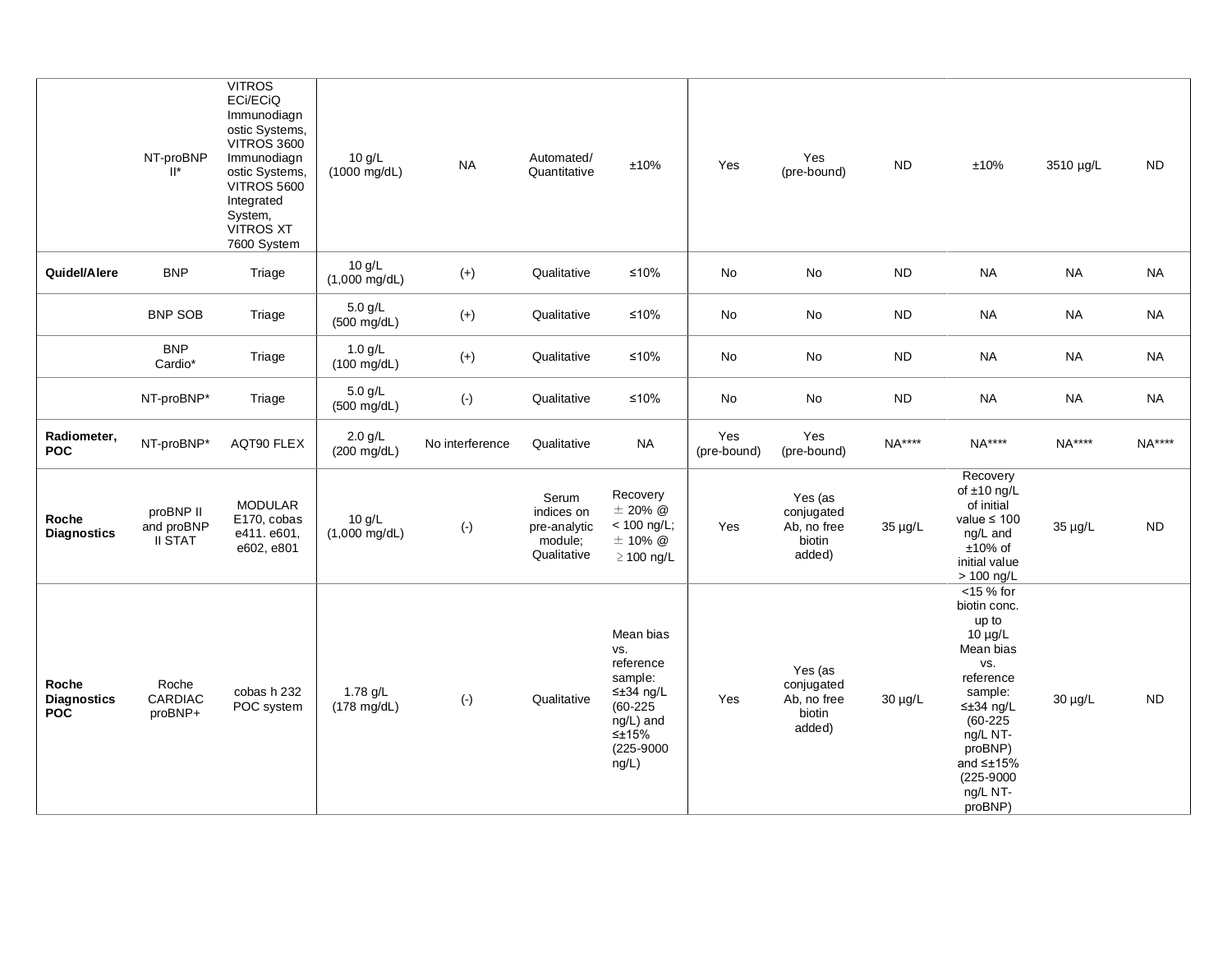| <b>Siemens</b><br><b>Healthineers</b> | $BNP$ <sup>#</sup>               | ADVIA<br>Centaur <sup>®</sup> CP<br>System                               | $1.0$ g/L<br>$(100 \text{ mg/dL})$ | <b>ND</b>  | Qualitative  | $\pm 10\%$                  | Yes | Yes                          | 250 µg/L*** | ±10%       | 1500 µg/L | $(\cdot)$    |
|---------------------------------------|----------------------------------|--------------------------------------------------------------------------|------------------------------------|------------|--------------|-----------------------------|-----|------------------------------|-------------|------------|-----------|--------------|
|                                       | $BNP$ #                          | ADVIA<br>Centaur <sup>®</sup><br>XP/XPT<br>Systems                       | $1.0$ g/L<br>$(100 \text{ mg/dL})$ | <b>ND</b>  | Qualitative  | ±10%                        | Yes | Yes                          | 250 µg/L*** | ±10%       | 1500 µg/L | $(\cdot)$    |
|                                       | $\mathsf{BNP}^{\#}$              | Atellica <sup>™</sup> IM<br>Analyzer                                     | $1.0$ g/L<br>$(100 \text{ mg/dL})$ | ${\sf ND}$ | Quantitative | ±10%                        | Yes | Yes                          | 250 µg/L*** | ±10%       | 1500 µg/L | $(\cdot)$    |
|                                       | BNP <sup>#</sup>                 | Dimension<br>Vista <sup>®</sup> System                                   | $5.0$ g/L<br>$(500 \text{ mg/dL})$ | ${\sf ND}$ | Quantitative | ±10%                        | Yes | Yes                          | 100 µg/L    | ±10%       | 1200 µg/L | $(\cdot)$    |
|                                       | NT-proBNP <sup>#</sup>           | ADVIA<br>Centaur <sup>®</sup> CP<br>System                               | 10 g/L<br>$(1,000 \text{ mg/dL})$  | <b>ND</b>  | Qualitative  | ±10%                        | Yes | Yes                          | 75 µg/L     | ±10%       | 1500 µg/L | $(\text{-})$ |
|                                       | NT-proBNP <sup>#</sup>           | ADVIA<br>$Centaur^{\circledR}$<br>XP/XPT<br>Systems                      | 10 g/L<br>$(1,000 \text{ mg/dL})$  | ND         | Qualitative  | $\pm 10\%$                  | Yes | Yes                          | 75 µg/L     | $\pm 10\%$ | 1500 µg/L | $(\cdot)$    |
|                                       | NT-proBNP <sup>#</sup>           | Atellica <sup>™</sup> IM<br>Analyzer                                     | 10 g/L<br>$(1,000 \text{ mg/dL})$  | <b>ND</b>  | Quantitative | ±10%                        | Yes | Yes                          | 75 µg/L     | ±10%       | 1500 µg/L | $(\cdot)$    |
|                                       | NT-proBNP <sup>#</sup>           | Dimension <sup>®</sup><br>EXL™ System                                    | 10 g/L<br>$(1,000 \text{ mg/dL})$  | ND         | Quantitative | ±10%                        | Yes | Yes                          | 250 µg/L    | $\pm 10\%$ | 1200 µg/L | $(\cdot)$    |
|                                       | NT-proBNP <sup>#</sup>           | Dimension <sup>®</sup><br>RXL™<br>System                                 | 10 g/L<br>$(1,000 \text{ mg/dL})$  | <b>ND</b>  | Quantitative | $\pm 10\%$                  | No  | $\operatorname{\mathsf{No}}$ | $\sf NA$    | $\sf NA$   | <b>NA</b> | <b>NA</b>    |
|                                       | NT-proBNP <sup>#</sup>           | Dimension<br>Vista <sup>®</sup> System                                   | 10 g/L<br>$(1,000 \text{ mg/dL})$  | ${\sf ND}$ | Quantitative | ±10%                        | Yes | Yes                          | 100 µg/L    | $\pm 10\%$ | 1200 µg/L | $(\cdot)$    |
|                                       | NT-proBNP <sup>#</sup>           | IMMULITE <sup>®</sup><br>2000/2000<br>XPi Systems                        | $6.0$ g/L<br>$(600 \text{ mg/dL})$ | <b>ND</b>  | Qualitative  | ±10%                        | Yes | Yes                          | 1500 µg/L   | ±10%       | 1500 µg/L | <b>ND</b>    |
|                                       | Turbo NT-<br>proBNP <sup>#</sup> | IMMULITE <sup>®</sup><br>/IMMULITE <sup>®</sup><br>Turbo 1000<br>Systems | $6.0$ g/L<br>$(600 \text{ mg/dL})$ | <b>ND</b>  | Qualitative  | ±10%                        | Yes | Yes                          | 1500 µg/L   | ±10%       | 1500 µg/L | <b>ND</b>    |
| <b>Thermo</b><br><b>Fisher</b>        | MR-<br>proANP*                   | <b>BRAHMS</b><br>MRproANP<br>Kryptor                                     | 10 g/L<br>$(1,000 \text{ mg/dL})$  |            |              | CLSI EP7-<br>A <sub>2</sub> |     |                              | <b>ND</b>   | <b>ND</b>  | <b>ND</b> | <b>ND</b>    |